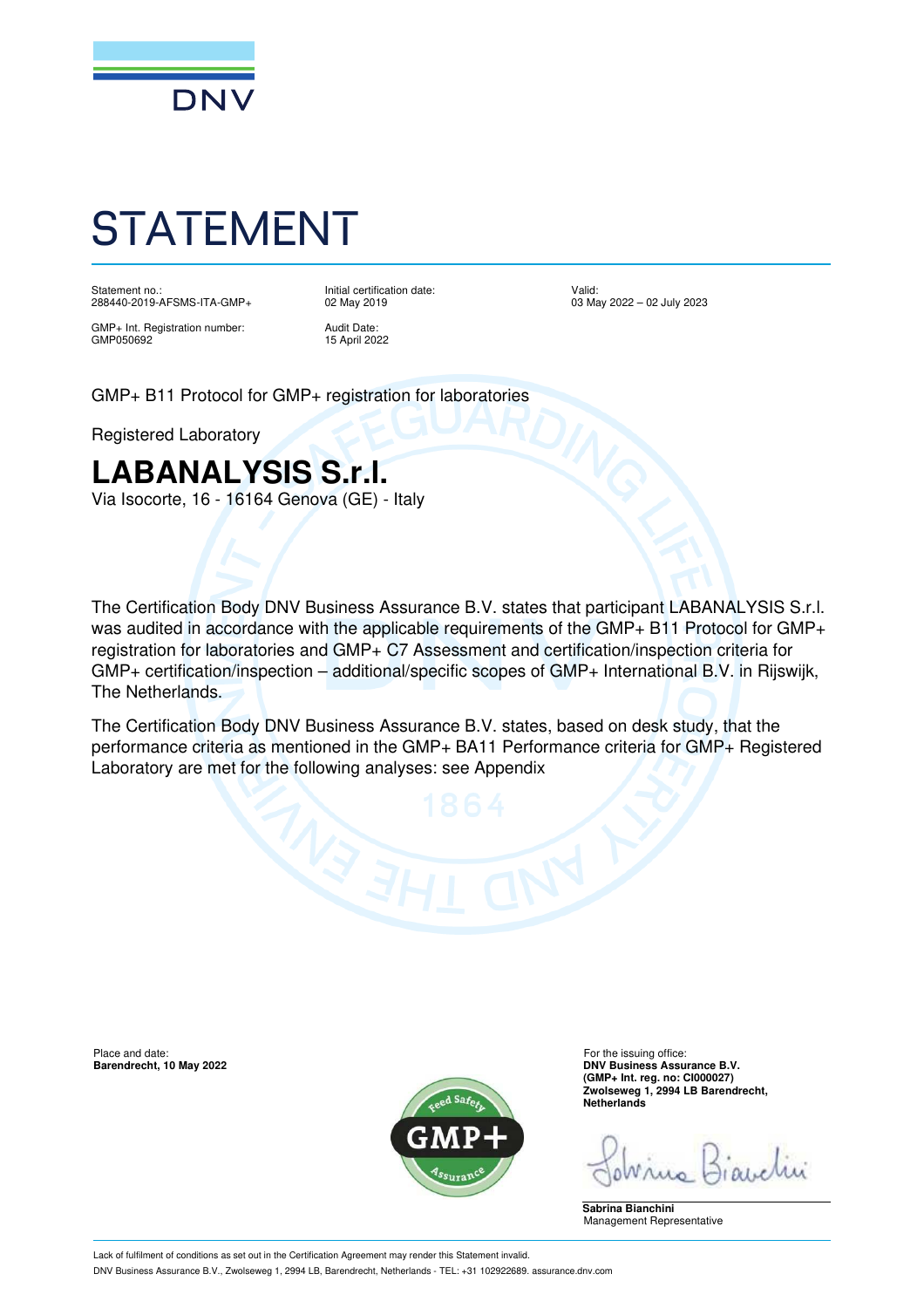

Statement no.: 288440-2019-AFSMS-ITA-GMP+ Place and date: Barendrecht, 10 May 2022

### **Appendix to Statement**

#### **Registered Laboratory**

| Feed material<br>Aflatoxin B1          | Feed additives and<br>premixtures<br>$\overline{\mathsf{x}}$ | Feed (compound feed<br>and complementary<br>feed)<br>$\overline{X}$ |
|----------------------------------------|--------------------------------------------------------------|---------------------------------------------------------------------|
|                                        |                                                              |                                                                     |
|                                        |                                                              |                                                                     |
|                                        |                                                              |                                                                     |
|                                        |                                                              |                                                                     |
| Sum of dioxins and<br>dioxin-like PCBs |                                                              |                                                                     |
|                                        |                                                              |                                                                     |
| Dioxin-like PCBs                       |                                                              |                                                                     |
| Non-dioxin-like PCBs                   |                                                              |                                                                     |
|                                        |                                                              |                                                                     |
|                                        |                                                              |                                                                     |
|                                        |                                                              |                                                                     |
|                                        |                                                              |                                                                     |
|                                        |                                                              |                                                                     |
|                                        |                                                              |                                                                     |
|                                        |                                                              |                                                                     |
|                                        |                                                              |                                                                     |
|                                        |                                                              |                                                                     |